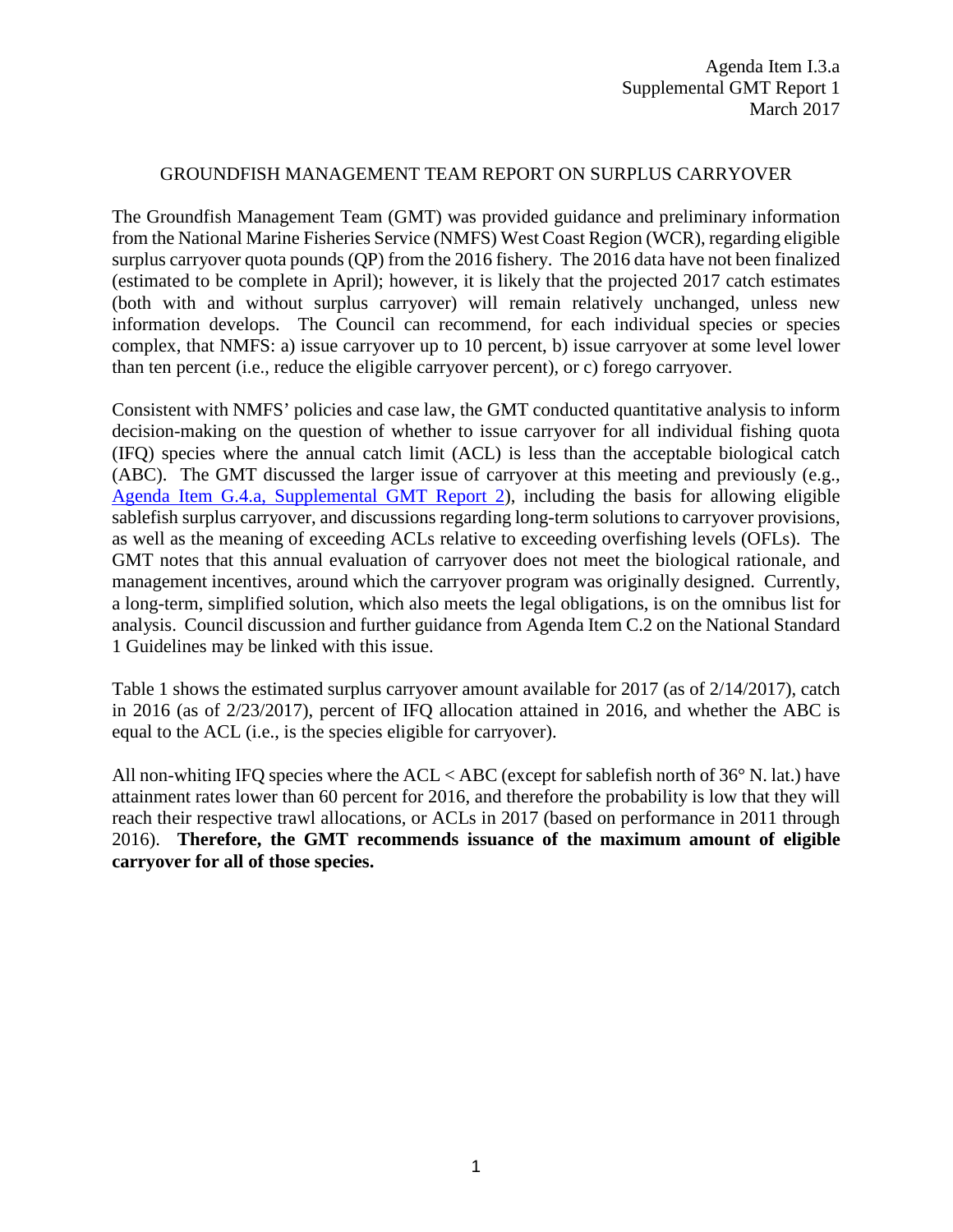**Table 1: Estimated surplus carryover amount available for 2017, catch and attainment in 2016, and whether the ABC is equal to the ACL (i.e. is the species eligible for carryover). Species shaded in grey are not eligible based on ABC=ACL.**

| <b>IFQ Species</b>                        | <b>Surplus</b><br><b>Carryover</b><br><b>Estimate</b><br>$(lbs)$ a/ | Catch<br>(lbs) b/ | Percent of<br><b>2016 IFQ</b><br><b>Allocation</b><br><b>Attained</b> | 2017<br><b>ABC/ACL</b><br>Comparison |
|-------------------------------------------|---------------------------------------------------------------------|-------------------|-----------------------------------------------------------------------|--------------------------------------|
| Arrowtooth flounder                       | 533,606                                                             | 3,130,359         | 46.8%                                                                 | $ABC = ACL$                          |
| Bocaccio rockfish South of 40°10' N.      | 17,792                                                              | 95,235            | 50.8%                                                                 | ABC > ACL                            |
| Canary rockfish                           | 7,187                                                               | 47,388            | 48.3%                                                                 | $ABC = ACL$                          |
| Chilipepper rockfish South of 40°10' N.   | 257,181                                                             | 166,564           | 6.3%                                                                  | $ABC = ACL$                          |
| Cowcod South of 40°10' N.                 | 289                                                                 | 651               | 20.5%                                                                 | ABC > ACL                            |
| Darkblotched rockfish                     | 57,921                                                              | 271,795           | 42.1%                                                                 | $ABC = ACL$                          |
| Dover sole                                | 9,627,430                                                           | 15,864,387        | 15.6%                                                                 | ABC > ACL                            |
| English sole                              | 1,407,517                                                           | 832,510           | 5.7%                                                                  | $ABC = ACL$                          |
| Lingcod North of 40°10' N.                | 213,352                                                             | 574,312           | 24.0%                                                                 | $ABC = ACL$                          |
| Lingcod South of $40^{\circ}10'$ N.       | 88,561                                                              | 54,570            | 5.9%                                                                  | $ABC = ACL$                          |
| Longspine thornyheads North of 34°27' N.  | 549,183                                                             | 1,454,246         | 23.4%                                                                 | NA                                   |
| Minor shelf rockfish North of 40°10' N.   | 228,696                                                             | 75,761            | 3.1%                                                                  | $ABC = ACL$                          |
| Minor shelf rockfish South of 40°10' N.   | 40,173                                                              | 9,807             | 2.3%                                                                  | ABC > ACL                            |
| Minor slope rockfish North of 40°10' N.   | 257,480                                                             | 353,249           | 13.0%                                                                 | $ABC = ACL$                          |
| Minor slope rockfish South of 40°10' N.   | 88,583                                                              | 109,994           | 11.7%                                                                 | ABC > ACL                            |
| Other flatfish                            | 1,315,012                                                           | 1,890,402         | 13.6%                                                                 | $ABC = ACL$                          |
| Pacific cod                               | 207,137                                                             | 848,703           | 37.3%                                                                 | ABC > ACL                            |
| Pacific halibut (IBQ) North of 40°10' N.  | 16,864                                                              | 76,821            | 38.4%                                                                 | NA                                   |
| Pacific ocean perch North of 40°10' N.    | 24,528                                                              | 120,157           | 43.9%                                                                 | ABC > ACL                            |
| Petrale sole                              | 136,180                                                             | 5,511,006         | 94.9%                                                                 | $ABC = ACL$                          |
| Sablefish North of 36° N.                 | 310,893                                                             | 5,070,089         | 95.4%                                                                 | NA                                   |
| Sablefish South of 36° N.                 | 147,513                                                             | 447,857           | 25.8%                                                                 | <b>NA</b>                            |
| Shortspine thornyheads North of 34°27' N. | 291,911                                                             | 1,647,485         | 47.8%                                                                 | NA                                   |
| Shortspine thornyheads South of 34°27' N. | 9,689                                                               | 4,389             | 4.0%                                                                  | <b>NA</b>                            |
| Splitnose rockfish South of 40°10' N.     | 354,341                                                             | 28,874            | 0.8%                                                                  | $ABC = ACL$                          |
| <b>Starry flounder</b>                    | 138,228                                                             | 27,972            | 1.7%                                                                  | $ABC = ACL$                          |
| Widow rockfish                            | 227,419                                                             | 1,846,488         | 59.0%                                                                 | $ABC = ACL$                          |
| Yelloweye rockfish                        | 202                                                                 | 108               | 4.5%                                                                  | ABC > ACL                            |
| Yellowtail rockfish North of 40°10' N.    | 847,238                                                             | 2,524,742         | 26.2%                                                                 | $ABC = ACL$                          |

a/ Estimates as of 2/14; DRAFT

b/ IFQ accounts queried on 2/28; DRAFT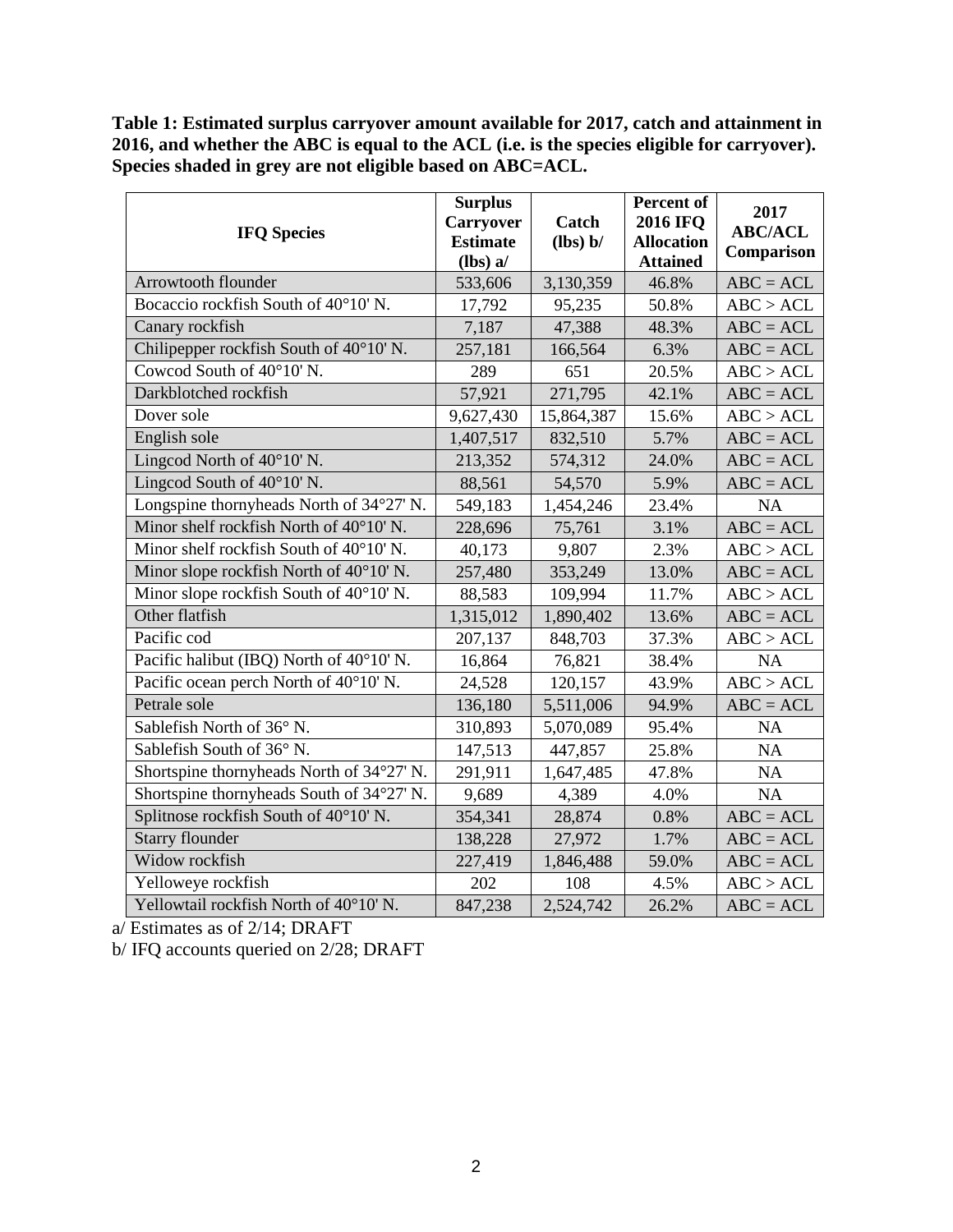# **Sablefish North of 36° N. Lat.**

Sablefish north of 36° N. lat. is consistently a highly attained species, and therefore the decision whether or not to recommend carryover is explored independently here. Table 2 shows the GMT's best estimates of sablefish north mortality for 2016, compared to each of the sector allocations, set-asides, and the ACL. Attainment of the 2016 ACL (5,241 mt) for sablefish north of 36° N. lat. is currently estimated at 93 percent (4,848 mt).

| <b>Sector</b>           | 2016 Catch<br><b>Estimate</b> | 2016<br><b>Allocations</b> | 2016<br>Attainment $(\% )$ | 2017<br><b>Allocations</b> | 2017<br><b>Predictions</b> |
|-------------------------|-------------------------------|----------------------------|----------------------------|----------------------------|----------------------------|
| EFP $a$                 | O                             |                            | 0%                         |                            | $\theta$                   |
| Tribal b/               | 480                           | 524                        | 92%                        | 525                        | 481                        |
| Research c/             | 26                            | 26                         | 100%                       | 26                         | 26                         |
| Recreational<br>d/      | 1.6                           | 6.1                        | 26%                        | 6.1                        | $\overline{2}$             |
| LE DTL                  | 211                           | 267                        | 79%                        | 268                        | 212                        |
| LE Primary              | 1,409                         | 1,515                      | 93%                        | 1,518                      | 1,412                      |
| <b>OA DTL</b>           | 393                           | 440                        | 89%                        | 441                        | 394                        |
| Shorebased<br>IFQ $f$ / | 2,300                         | 2411                       | 95%                        | 2,416                      | 2,305                      |
| At-Sea<br>Whiting       | 27.38                         | 50                         | 55%                        | 50                         | 27                         |
| Totals                  | 4,848                         | 5,240.1                    | 93%                        | 5,251.5                    | 4,858                      |

| Table 2: Best estimate of 2016 sablefish north of 36 $^{\circ}$ N. lat attainment and predictions for |  |
|-------------------------------------------------------------------------------------------------------|--|
| 2017.                                                                                                 |  |

The 2016 total catch estimates, allocations, total available pounds including eligible surplus, and corresponding attainment rates used to inform 2017 IFQ projections for sablefish north of 36° N. lat. are shown in Table 3. Attainment of the 2016 IFQ allocation (not including surplus carryover from 2015 to 2016) for sablefish north is currently estimated at 93 percent. Note that 64.5 mt surplus carryover was allowed for sablefish from 2015 to 2016, and catch did not exceed the total available pounds for IFQ in 2016. Attainment of total available pounds was 93 percent (including surplus carryover). For coastwide projections to be compared against the OFL (discussed later), projections for sablefish south of 36° N. lat. are also included.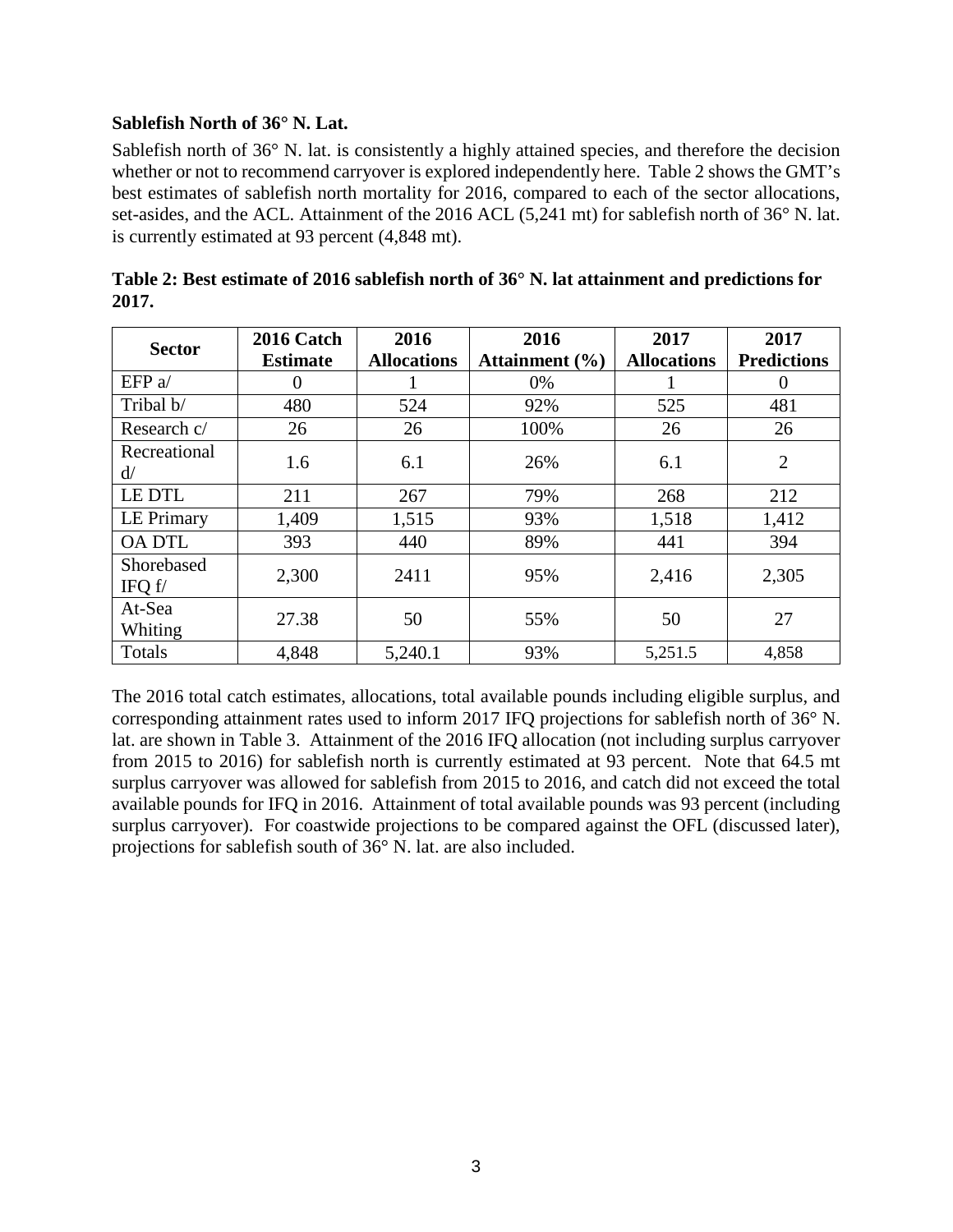### **Table 3: Estimated eligible surplus carryover for sablefish north and south of 36° N. lat. from 2016 to 2017, based on 2016 attainment with and without carryover.**

|                                                                                                                                                                                                                                                                                                                                  |                             | Excluding 2016 Surplus Carryover<br>(pounds that rolled from 2015 into<br>2016 vessel accounts) |                             | Surplus                                 | Including 2016 Surplus Carryover<br>(pounds that rolled from 2014 into<br>2015 vessel accounts) |                                                 |                                                      | Eligible<br>Surplus              |
|----------------------------------------------------------------------------------------------------------------------------------------------------------------------------------------------------------------------------------------------------------------------------------------------------------------------------------|-----------------------------|-------------------------------------------------------------------------------------------------|-----------------------------|-----------------------------------------|-------------------------------------------------------------------------------------------------|-------------------------------------------------|------------------------------------------------------|----------------------------------|
| Area                                                                                                                                                                                                                                                                                                                             | 2016<br>Allocation<br>(lbs) | 2016<br>Catch (lbs)<br>a                                                                        | 2016<br>Attainment<br>(lbs) | Carryover<br>Issued in<br>2016<br>(lbs) | 2016<br>Total<br>Available<br>(lbs)                                                             | 2016<br>Total<br>Catch<br>(lbs)<br>$\mathbf{b}$ | 2016<br>Attainment<br>of Total<br>Available<br>(lbs) | Carryover<br>2016<br>(lbs)<br>c/ |
| North                                                                                                                                                                                                                                                                                                                            | 5,315,874                   | 4,933,248                                                                                       | 93%                         | 142,280                                 | 5,458,154                                                                                       | 5,074,924                                       | 93%                                                  | 310,893                          |
| South                                                                                                                                                                                                                                                                                                                            | 1,736,140                   | 347,130                                                                                         | 20%                         | 154.324                                 | 1.890.464                                                                                       | 447.857                                         | 24%                                                  | 147,513                          |
| a/ Excluding catch of surplus carryover pounds issued in 2016 (tracked separately).                                                                                                                                                                                                                                              |                             |                                                                                                 |                             |                                         |                                                                                                 |                                                 |                                                      |                                  |
| b/Including catch of surplus carryover pounds issued in 2016.                                                                                                                                                                                                                                                                    |                             |                                                                                                 |                             |                                         |                                                                                                 |                                                 |                                                      |                                  |
| c/Eligible surplus carryover is calculated per regulations at 50 CFR 660.140(e)(5), and is based on used and unused<br>quota pounds in 2016 vessel accounts. NMFS provided an estimated surplus carryover amount for this meeting<br>based on the 2016 catch and balance data as of $2/14/16$ , but 2016 data are not yet final. |                             |                                                                                                 |                             |                                         |                                                                                                 |                                                 |                                                      |                                  |

With issuance of carryover, the GMT's best estimate for attainment of the 2017 sablefish north ACL is 93 percent; without issuance of eligible surplus carryover, the projection decreases to 91 percent of the ACL (Table 4). The GMT acknowledges there are many variables that could influence projected attainment of the shorebased IFQ allocations and the ACLs (e.g., market conditions, weather, etc.), and that there is uncertainty in the estimates. Our projections for 2017 make the assumption that each sector has the same attainment level as in 2016 (as seen in Table 2); for shorebased IFQ, this includes surplus carryover.

| Area  | 2016<br><b>IFQ</b><br>Attain. | Carryove<br>r to be<br><b>Issued in</b><br>2017 | <b>2017 IFO</b><br>All.<br>$(lbs)$ | <b>Potential</b><br>2017<br><b>Carryover</b><br>(lbs) | <b>2017 IFQ</b><br><b>Total</b><br>Available<br>$(lbs)$ | <b>2017 IFQ</b><br>Projected<br>(lbs) | <b>2017 ACL</b><br>$(lbs)$ | <b>2017 All</b><br><b>Sectors</b><br>Projected | <b>2017 All</b><br><b>Sectors</b><br>Projecte<br>d Attain. |
|-------|-------------------------------|-------------------------------------------------|------------------------------------|-------------------------------------------------------|---------------------------------------------------------|---------------------------------------|----------------------------|------------------------------------------------|------------------------------------------------------------|
| North | 93%                           | Full                                            | 5,327,250                          | 310,893                                               | 5,638,143                                               | 5,242,275                             | 11,578,678                 | 10.871.510                                     | 94%                                                        |
|       |                               | None                                            | 5,327,250                          | $\theta$                                              | 5.327.250                                               | 4,953,211                             | 11,578,678                 | 10.582,445                                     | 91%                                                        |
| South | 24%                           | Full                                            | 1,721,369                          | 147,513                                               | 1,868,882                                               | 442.744                               | 4,109,417                  | 1.427.389                                      | 35%                                                        |

**Table 4: Projections for 2017 Attainment Based on Full or No Carryover.**

Table 5 provides a summary of GMT projections for all-sectors' attainment of the coastwide sablefish OFL in 2017 under two scenarios: (1) full issuance of eligible surplus carryover for sablefish north of 36° N. lat., and (2) zero carryover from 2016 to 2017 for sablefish north of 36° N. lat. Sablefish south of 36° N. lat. is assumed to have full eligible carryover issued, since attainment was low in 2016 (Table 3). Therefore, the GMT's best estimate for harvest relative to the coastwide OFL is 69 percent with carryover and 68 percent without carryover.